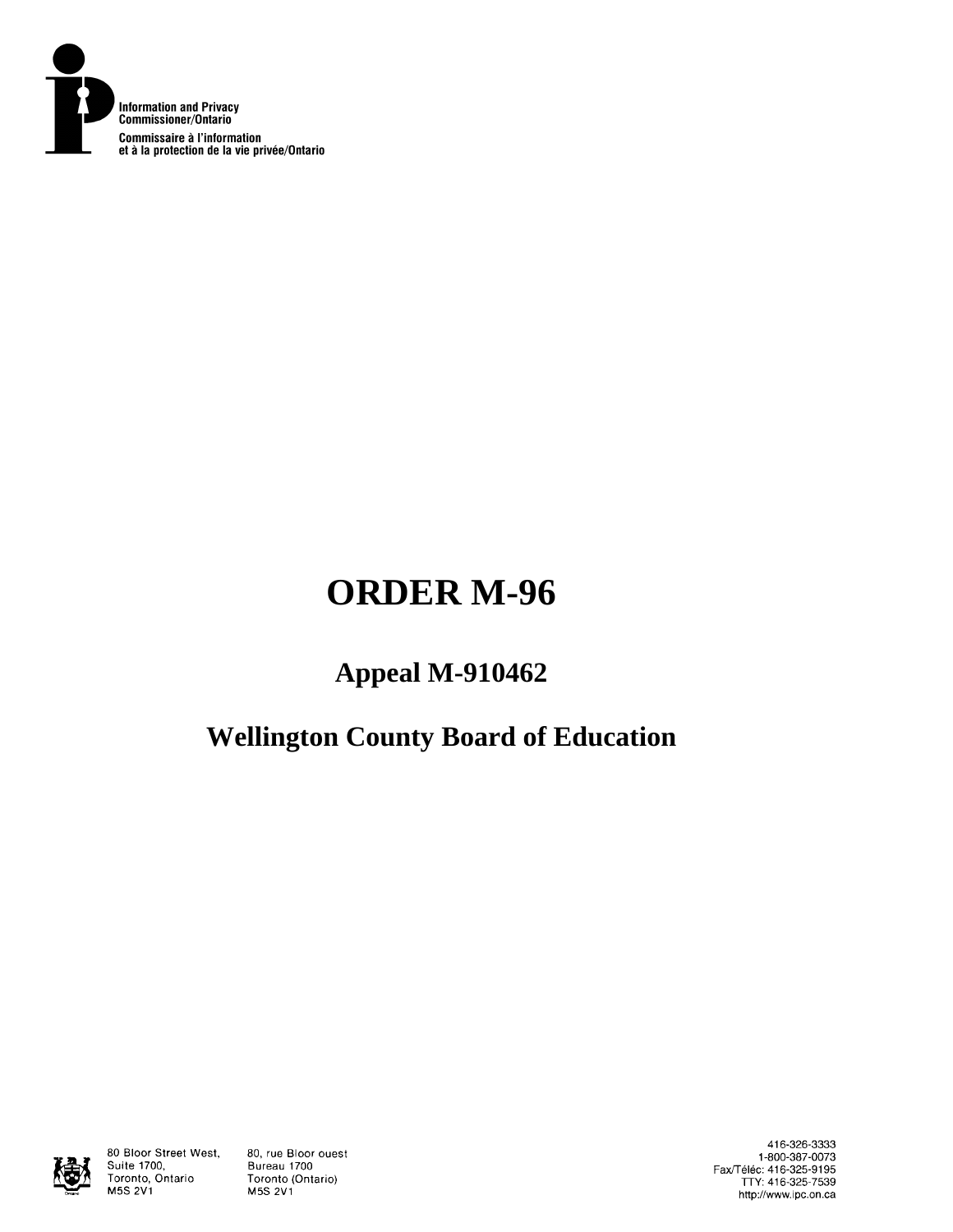#### **ORDER**

The President of the Ontario Secondary School Teachers' Federation - District 39 (the Federation) submitted a request to the Wellington County Board of Education (the Board) under the Municipal Freedom of Information and Protection of Privacy Act (the Act) for access to the home phone numbers of Federation members. The Board denied access to the record containing the phone numbers, claiming that disclosure would be an unjustified invasion of privacy under section 14(1)(f) of the Act. The Federation appealed the Board's decision.

Attempts to mediate the appeal were not successful, and notice that an inquiry was being conducted to review the Board's decision was sent to the Federation and the Board. Written representations were received from both parties.

During the course of processing the appeal, suggestions were made that the Federation seek the consent of its members to the release of their home phone numbers. The Federation declined to do so and, despite an initial offer of assistance by the Board to facilitate in seeking consent, both parties ultimately decided that the appeal should be resolved through the issue of an order.

Both parties are in agreement that the home phone numbers qualify as "personal information", as defined in section  $2(1)$  of the Act, and that only "permanently or regularly employed" members' home phone numbers are at issue.

The sole issue in this appeal is whether the mandatory exemption provided by section 14 of the Act applies to the home phone numbers of permanently or regularly employed Federation members.

Section  $14(1)$  of the Act prohibits disclosure of personal information except in certain circumstances. One such circumstance is described in section  $14(1)(f)$  of the Act, which states:

A head shall refuse to disclose personal information to any person other than the individual to whom the information relates except,

if the disclosure does not constitute an unjustified invasion of personal privacy.

Sections 14(2) and (3) of the Act provide guidance in determining whether disclosure of personal information would result in an unjustified invasion of personal privacy.

Section 14(3) lists the types of information, the disclosure of which is presumed to constitute an unjustified invasion of personal privacy. The parties agree that section 14(3) is not relevant to this appeal, and I will not consider it further.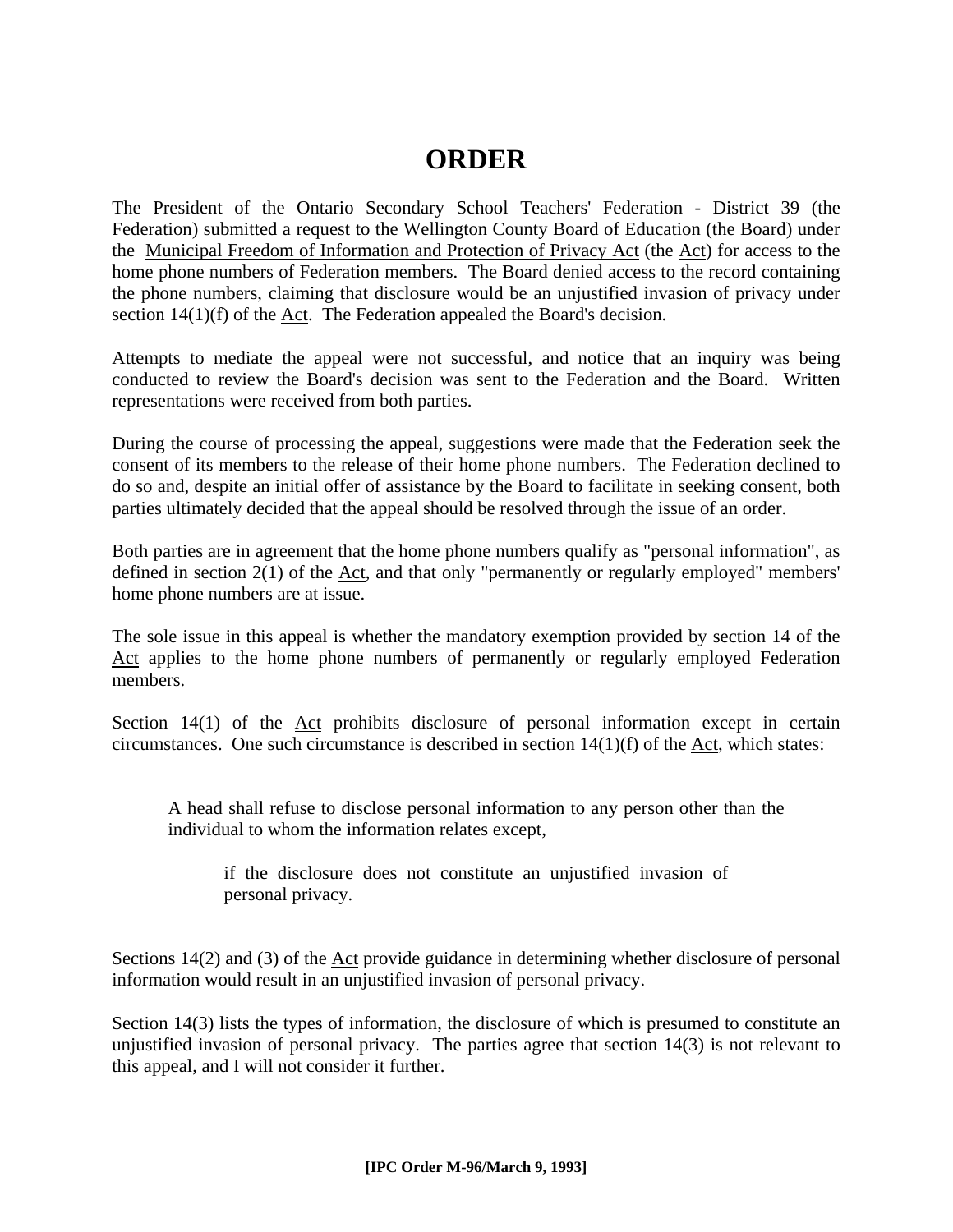Section 14(2) provides some criteria for the Board to consider in determining whether a disclosure of personal information would constitute an unjustified invasion of personal privacy. Some of the factors favour disclosure of the records and some favour protection of personal privacy.

The Federation raises section 14(2)(d) in favour of its position that the phone numbers should be disclosed. This section reads as follows:

A head, in determining whether a disclosure of personal information constitutes an unjustified invasion of personal privacy, shall consider all the relevant circumstances, including whether,

the personal information is relevant to a fair determination of rights affecting the person who made the request;

The Federation submits:

Pursuant to the provisions of Section  $14(2)(d)$ , the personal information is relevant as it clearly affects the rights of the bargaining agent, namely, OSSTF, who made the request.

...

In order to carry out its legally imposed responsibility to represent the said employees, and pursuant to the Federation's legal responsibility to represent the said employees "fairly", the personal information that was requested is wholly relevant to the obligations imposed upon the union.

I do not agree with this position.

While the Federation states that the personal information is relevant because it affects its rights, it has not identified these rights or demonstrated how disclosure of the personal information is "relevant to a fair determination" of these rights.

In my view, section  $14(2)(d)$  presupposes that there is or will be a proceeding in which the requester's rights are to be determined. The Federation has not identified any proceeding in which its rights are being determined or where the disclosure of the personal information would be relevant to a fair determination of these rights.

Therefore, I find that section 14(2)(d) is not a relevant factor in the circumstances of this appeal.

The Federation also raises additional factors which are not listed in section 14(2), but which it submits are relevant considerations. Because the list of factors in section 14(2) is not exhaustive, I will consider the relevance of these factors.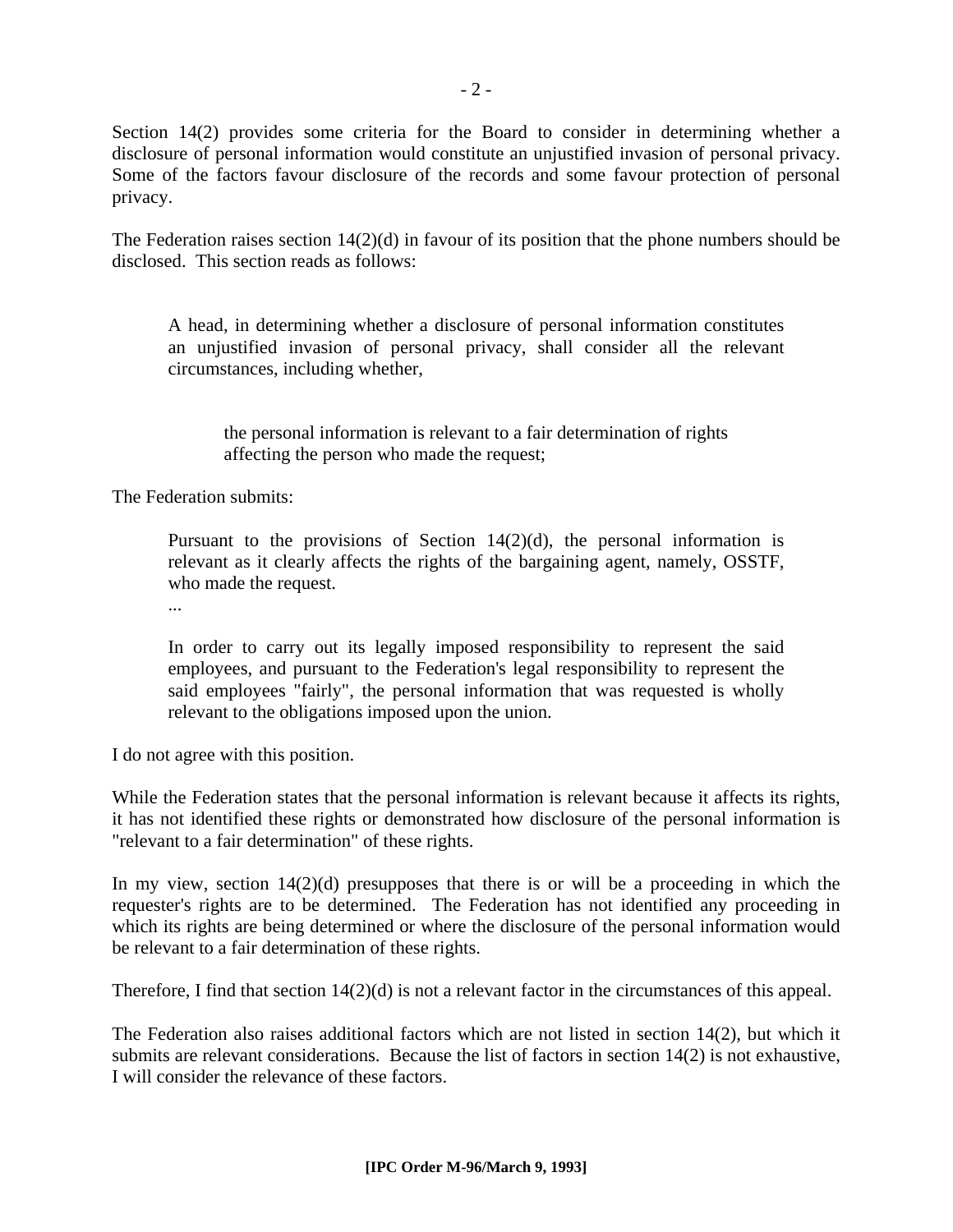First, the Federation discusses the labour relations context. It states that the relationship between bargaining unit members and bargaining agent is important because it "... mandates the Federation to represent all of the employees in the various bargaining units in a manner which is fair, and reasonable". The Federation goes on to state that "... the Commissioner cannot decide this particular appeal without paying full regard to the recognition by tribunals of unions' rights of access, once they have been recognized or certified by a labour relations tribunal". The Federation appears to be suggesting that its legal status as bargaining agent on behalf of its members is a relevant factor in the context of this appeal.

In my view, a requester's status cannot be a relevant factor in determining whether disclosure of personal information will constitute an unjustified invasion of personal privacy. Disclosure of a record under Part I of the Act is, in effect, disclosure to the world and not just to the requester, and I find that the status of the Federation, or the relationship of a Federation to its members, is not a relevant consideration.

The Federation also submits that the home phone numbers should be disclosed pursuant to sections 32(c) and (e) of the <u>Act</u>. These sections read as follows:

An institution shall not disclose personal information in its custody or under its control except.

- (c) for the purpose for which it was obtained or compiled or for a consistent purpose;
- (e) for the purpose of complying with an Act of the Legislature or an Act of Parliament, and agreement or arrangement under such an Act or a treaty;

Section 32 is contained in Part II of the Act. This Part establishes a set of rules governing the collection, retention, use and disclosure of personal information by institutions in the course of administering their public responsibilities. Section 32 prohibits disclosure of personal information except in certain circumstances; it does not create a right of access. The Federation's request to the Board was made under Part I of the Act, and this appeal concerns the Board's decision to deny access. In my view, the considerations contained in Part II of the Act, and specifically the factors listed in section 32, are not relevant to an access request made under Part I.

Having considered the parties' representations and the circumstances of the appeal, in my view, there are no factors, either listed in section 14(2) or unlisted, which favour disclosure of the home phone numbers of permanently or regularly employed Federation members. Accordingly, I find that the mandatory exemption provided by section 14(1) applies, and the phone numbers should not be released.

#### **ORDER:**